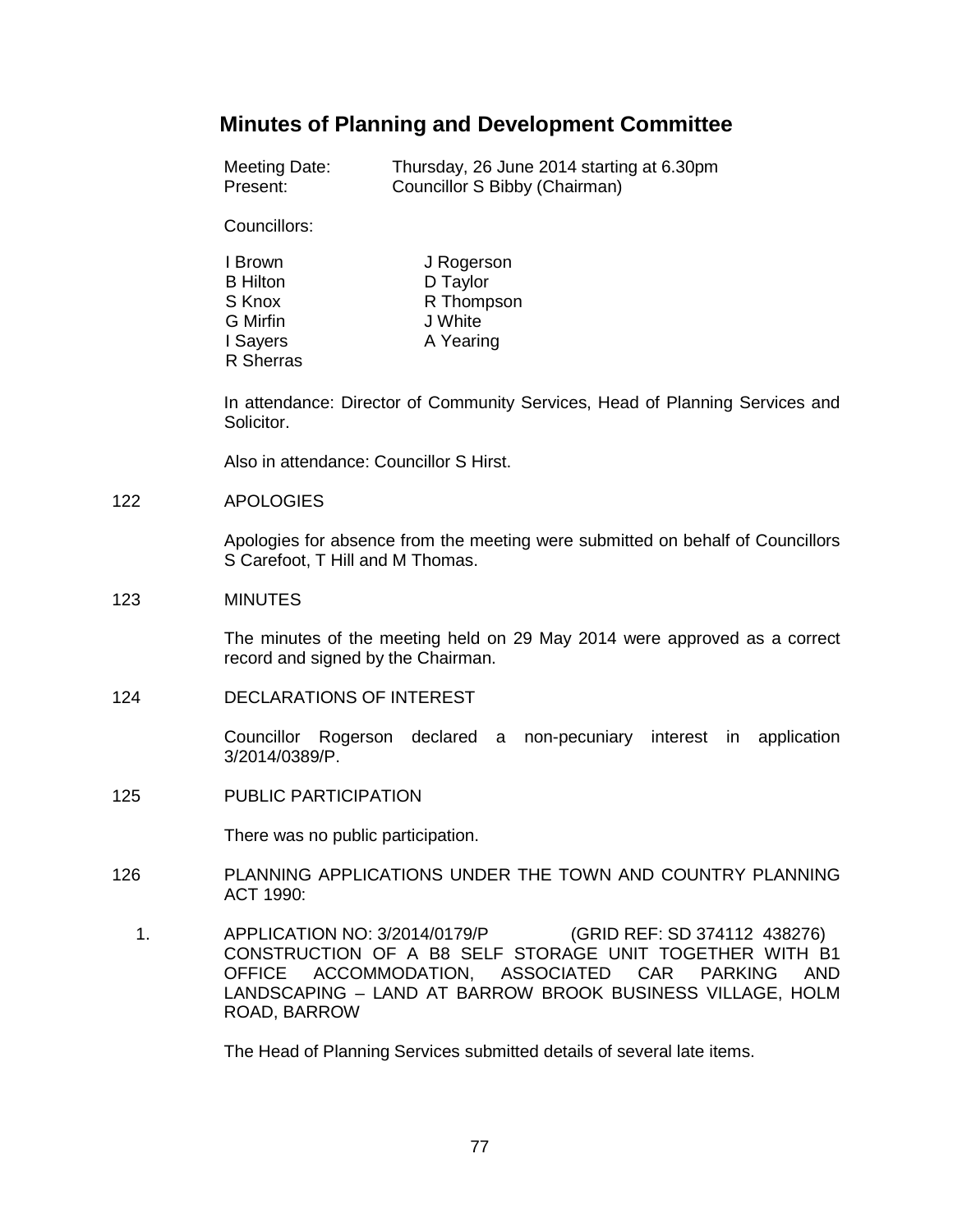DEFERRED AND DELEGATED to Director of Community Services pending further negotiation and appropriate conditions.

(Mr Jackson spoke in favour of the above application).

 2. APPLICATION NO: 3/2014/0204/P (GRID REF: SD 368573 438134) OUTLINE PLANNING APPLICATION FOR THE ERECTION OF ONE NEW RESIDENTIAL DWELLING, THE WARREN, WARREN FOLD, HURST GREEN

REFUSED for the following reasons:

- 1. The proposal is considered contrary to Policies G5 and H2 of the Ribble Valley Districtwide Local Plan and key Statement DS1 and policies DMG2 and DMH3 of the Ribble Valley Core Strategy Proposed Main Modifications (May 2014) in that the approval would lead to the creation of a new dwelling in the open countryside and Forest of Bowland AONB without sufficient justification which would cause harm to the development strategy for the borough as set out in the emerging core strategy leading to unsustainable development.
- 2. The proposed development would create a harmful precedent for the acceptance of other similar unjustified proposals without sufficient justification which would have an adverse impact on the implementation of the emerging planning policies of the Council contrary to the interests of the proper planning of the area in accordance with core principles and policies of the NPPF.

(Mr Jones spoke in favour of the above application).

 3. APPLICATION NO: 3/2014/0307/P (GRID REF: SD 367420 43382) PROPOSED OUTLINE APPLICATION (MATTERS OF ACCESS ONLY) FOR THE ERECTION OF UP TO 32 NO. DWELLINGS AND ASSOICATED WORKS. LAND AT ALBANY DRIVE, SALESBURY, COPSTER GREEN BB1 9EH

> The Head of Planning Services submitted late responses from the Lancashire County Council education authority who required no contribution and the Environment Agency who had no objections to the application and additional objection letters.

REFUSED for the following reasons:

1. The proposal is considered contrary to Policies G5 and H2 of the Ribble Valley Districtwide Local Plan and key Statement DS1 and policies DMG2 and DMH3 of the Ribble Valley Core Strategy Proposed Main Modifications (May 2014) in that the approval would lead to the creation of new dwellings in the open countryside without sufficient justification which would cause harm to the development strategy for the borough as set out in the emerging core strategy leading to unsustainable development.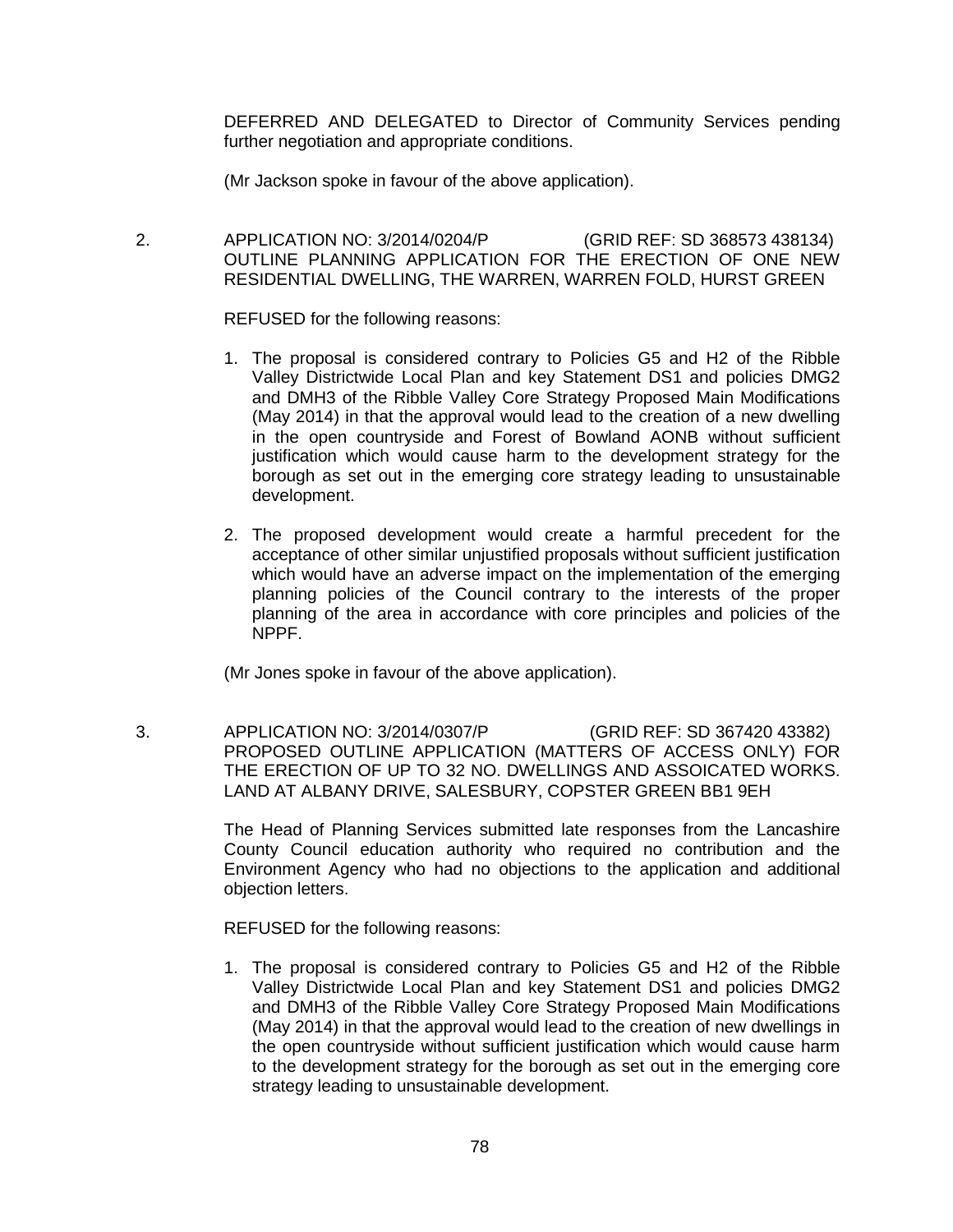2. The proposed development would create a harmful precedent for the acceptance of other similar unjustified proposals without sufficient justification which would have an adverse impact on the implementation of the emerging planning policies of the Council contrary to the interests of the proper planning of the area in accordance with core principles and policies of the NPPF.

(Councillor Hirst was given permission to speak on the above application. Mr Sowerbutts spoke against the above application).

 4. APPLICATION NO: 3/2014/0389/P (GRID REF: SD 373163 445294) PROPOSED CHANGE OF USE OF PART OF MIXED USE BUILDING CURRENTLY USED FOR AGRICULTURAL OFFICE, STAFF FACILITIES AND CIDER MAKING FOR USE AS A HOLIDAY COTTAGE AT DOVE SYKE NURSERY, EAVES HALL LANE, WEST BRADFORD, BB7 3JG

### WITHDRAWN

127 ITEMS DELEGATED TO DIRECTOR OF COMMUNITY SERVICES UNDER SCHEME OF DELEGATED POWERS

> The following proposals have been determined by the Director of Community Services under delegated powers:

#### 128 APPLICATIONS APPROVED

| Plan No       | <b>Proposal</b>                                                                                                                                                                                                                                                                                                                         | Location                                              |
|---------------|-----------------------------------------------------------------------------------------------------------------------------------------------------------------------------------------------------------------------------------------------------------------------------------------------------------------------------------------|-------------------------------------------------------|
| 3/2013/0036/P | Discharge of conditions in relation to Henthorn Road<br>energy requirements, contamination<br>of land, otters, water vole, vole, Cray<br>fish and badgers, habitat creation<br>enhancement and management<br>plan, methodology and treatment of<br>Himalayan Balsam and construction<br>method statement for application<br>3/2010/0719 | Clitheroe                                             |
| 3/2014/0057/P | Proposed replacement of a 4 Whalley Old Road<br>dilapidated timber garage with a<br>double garage                                                                                                                                                                                                                                       | Langho                                                |
| 3/2014/0104/P | Application for listed<br>consent for new external signage<br>and lighting                                                                                                                                                                                                                                                              | building The White Bull Hotel<br>Main Street, Gisburn |
| 3/2014/0105/P | Application for advertisement<br>consent for new external signage<br>and lighting                                                                                                                                                                                                                                                       | The White Bull Hotel<br>Main Street, Gisburn          |
| 3/2014/0106/P | Proposed demolition of existing<br>dwelling and erection of 3 detached<br>three bedroom dwellings                                                                                                                                                                                                                                       | 54 Fairfield Drive<br>Clitheroe                       |
| 3/2014/0127/P | Erection of one B2 industrial unit                                                                                                                                                                                                                                                                                                      | Land adjacent to OBAS                                 |
|               |                                                                                                                                                                                                                                                                                                                                         |                                                       |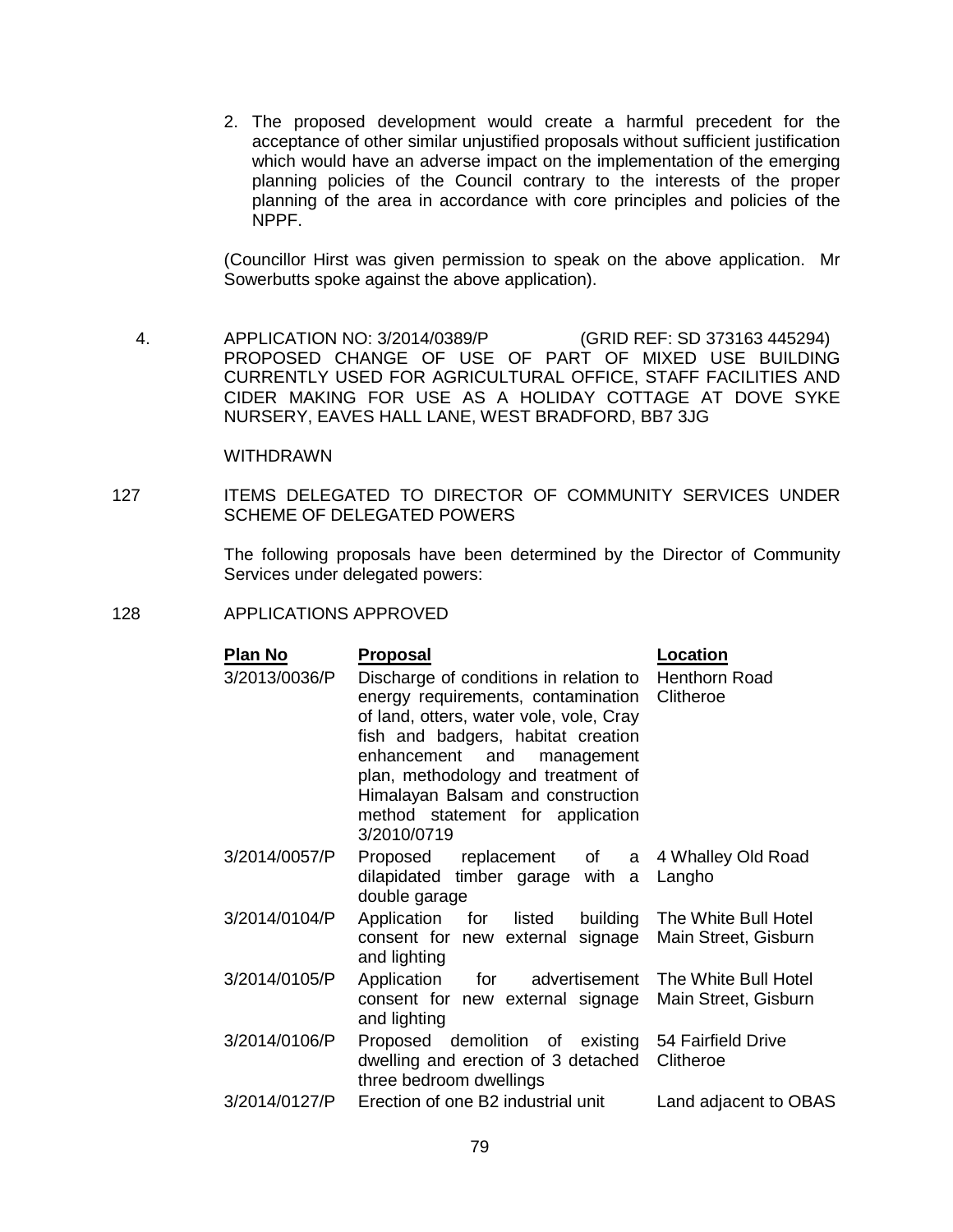| <b>Plan No</b><br>3/2014/0142/P | <u>Proposal</u><br>Proposed erection of stables with                                                                                                                                                                                                                                   | Location<br>Little Middop Farm                                                                    |
|---------------------------------|----------------------------------------------------------------------------------------------------------------------------------------------------------------------------------------------------------------------------------------------------------------------------------------|---------------------------------------------------------------------------------------------------|
|                                 | collecting yard and midden                                                                                                                                                                                                                                                             | <b>Burnley Road, Gisburn</b>                                                                      |
| 3/2014/0145/P                   | Temporary change of use for 2 years<br>from public house to retail sales                                                                                                                                                                                                               | <b>The Victoria Hotel</b><br>1 Market Place<br>Clitheroe                                          |
| 3/2014/0202/P                   | Removal of existing polytunnel and<br>erection of a single storey shed to be<br>used for sale of plants and as an<br>information centre                                                                                                                                                | <b>Stydd Nursery</b><br>Stoneygate Lane<br>Ribchester                                             |
| 3/2014/0240/P                   | Erection of two terraced dwellings<br><b>Blackburn</b><br>Road<br>and<br>fronting<br>erection of five two-storey terraced<br>existing car<br>cottages<br>on<br>park<br>(parking spaces will remain for public<br>(Revision<br>of planning<br>house).<br>application ref 3/2010/0934/P) | <b>Black Bull Hotel</b><br><b>Church Street</b><br>Ribchester                                     |
| 3/2014/0251/P                   | Erection of roof over existing muck<br>midden                                                                                                                                                                                                                                          | <b>Yew Tree Farm</b><br>Nooke Laithe<br>Bolton-by-Bowland                                         |
| 3/2014/0265/P                   | Erection of a wooden shed to be<br>used as a beauty salon including a<br>decked entrance area and decked<br>side area; the shed comprises a<br>reception area, two treatment rooms,<br>a store/kitchen and a toilet room                                                               | <b>Stydd Nursery</b><br>Stoneygate Lane<br>Ribchester                                             |
| 3/2014/0268/P                   | Discharge of condition in relation to<br>materials for car port and wall                                                                                                                                                                                                               | <b>Great Mitton Hall</b><br>Mitton Road, Mitton                                                   |
| 3/2014/0281/P                   | Demolition of existing welfare facility<br>and garage and replacement with<br>modular office and welfare facility<br>office,<br>of<br>toilet.<br>consisting<br>changing/drying<br>room<br>(including<br>shower) and kitchen/small canteen                                              | <b>Billington Waste Water</b><br><b>Treatment Works</b><br><b>Elker Lane</b><br><b>Billington</b> |
| 3/2014/0285/P                   | Erection of multi-purpose agricultural Hillcrest Farm<br>building                                                                                                                                                                                                                      | <b>Startifants Lane</b><br>Chipping                                                               |
| 3/2014/0288/P                   | Removal of condition 2 of planning<br>permission 3/2009/0525                                                                                                                                                                                                                           | 6 Lamb Row<br>Sabden                                                                              |
| 3/2014/0289/P                   | Proposed single storey garden room<br>to rear                                                                                                                                                                                                                                          | 8 The Rydings<br>Langho                                                                           |
| 3/2014/0292/P                   | Proposed first floor extension over<br>the existing garage and new first<br>floor rooms with dormer construction<br>to the south elevation                                                                                                                                             | Highfield, Eaves Hall<br>Lane<br><b>West Bradford</b>                                             |
| 3/2014/0299/P                   | Discharge of condition 6 - External                                                                                                                                                                                                                                                    | Rimington Caravan                                                                                 |

Lighting, 7 – Compliance with Park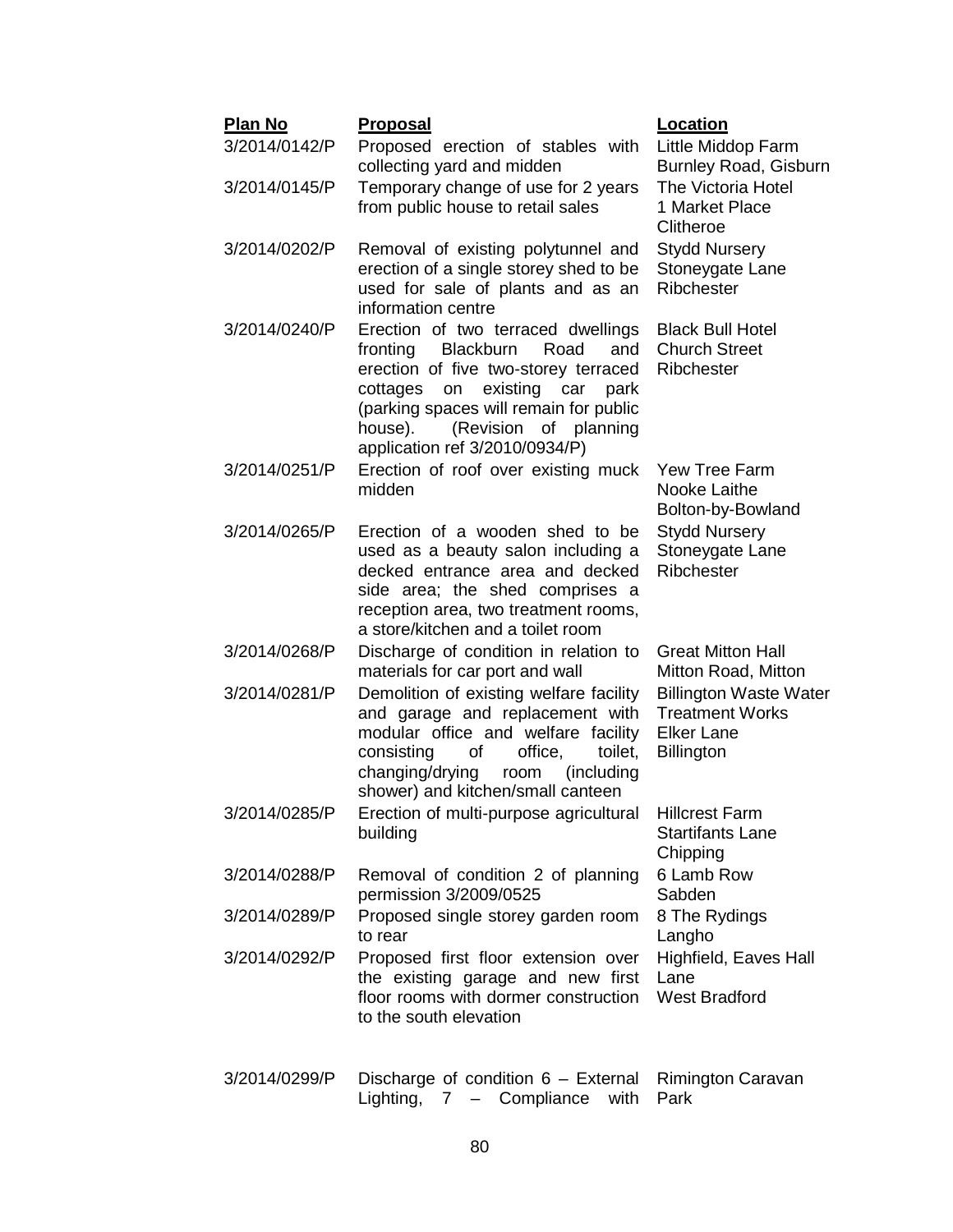| <b>Plan No</b>                               | <b>Proposal</b>                                                                                                                                                           | Location                                                                                                                   |
|----------------------------------------------|---------------------------------------------------------------------------------------------------------------------------------------------------------------------------|----------------------------------------------------------------------------------------------------------------------------|
|                                              | Ecological Survey and Evaluation, 8<br>- Landscaping and 9 - Materials of<br>planning permission 3/2013/0059/P                                                            | <b>Crosshill Lane</b><br>Rimington                                                                                         |
| 3/2014/0301/P                                | Two storey rear extension and first<br>floor extension over existing integral<br>garage and conversion of existing<br>garage to an additional bedroom                     | 57 Moorland Road<br>Langho                                                                                                 |
| 3/2014/0302/P                                | Proposed single storey extension<br>and new pitched roof over the<br>existing flat roof area                                                                              | <b>Greenbanks Bungalow</b><br><b>Grindleton Road</b><br>Grindleton                                                         |
| 3/2014/0309/P                                | Discharge of condition in relation to<br>drainage                                                                                                                         | <b>AJA Smith Transport</b><br><b>Ltd and Deli Solutions</b><br><b>Salthill Industrial Estate</b><br>Lincoln Way, Clitheroe |
| 3/2014/0314/P                                | Single storey rear extension and re-<br>roofing of the existing garage                                                                                                    | 138 Preston Road<br>Longridge                                                                                              |
| 3/2014/0315/P                                | Extension<br>elevation<br>to<br>side<br>of integral<br>consisting<br>garage to<br>ground floor and master bedroom<br>and en suite at first floor                          | 4 Wheatley Drive<br>Longridge                                                                                              |
| 3/2014/0318/P                                | Porch extension and erection of<br>detached garage                                                                                                                        | Radcliffe Holme<br>Goose Lane, Chipping                                                                                    |
| 3/2014/0323/P<br>&<br>3/2014/0324/P<br>(ABC) | Demolish<br>existing<br>lean-to<br>rear<br>extension and construct new single<br>storey rear extension and internal<br>alterations                                        | 6 Main Street<br>Bolton-by-Bowland                                                                                         |
| 3/2014/0327/P                                | Proposed kitchen alterations and<br>extension<br>to<br>courtyard,<br>rear<br>refurbishment of rear porch and new<br>toilets to be constructed internally                  | Derby Arms<br>Longridge Road<br>Thornley                                                                                   |
| 3/2014/0334/P                                | Internal alterations with roof and<br>single storey rear extensions and<br>front porch                                                                                    | West Winds<br>34 Barker Lane, Mellor                                                                                       |
| 3/2014/0335/P                                | Proposed<br>change of use<br>from<br>agricultural land to designated car<br>parking area for residents of $16 - 20$<br>Pollard Row only, 4 spaces at                      | Gooseleach Lane/<br>Simonstone Lane<br>Simonstone                                                                          |
| 3/2014/0341/P                                | Rear single storey extension                                                                                                                                              | 14 Clayton Court<br>Longridge                                                                                              |
| 3/2014/0343/P                                | Recovering and<br>repair of roof.<br>Repair of some windows as per<br>of<br>plans.<br>Rewiring<br>property.<br>Replacement<br>of<br>door/screen<br>to<br>lounge with door | <b>Hayhurst Cottage</b><br>Pendleton                                                                                       |
| 3/2014/0345/P                                | side<br>Proposed<br>single<br>storey<br>extension                                                                                                                         | 37 Hayhurst Road<br>Whalley                                                                                                |
| 3/2014/0349/P                                | Roofing over livestock handling area                                                                                                                                      | Rosebank                                                                                                                   |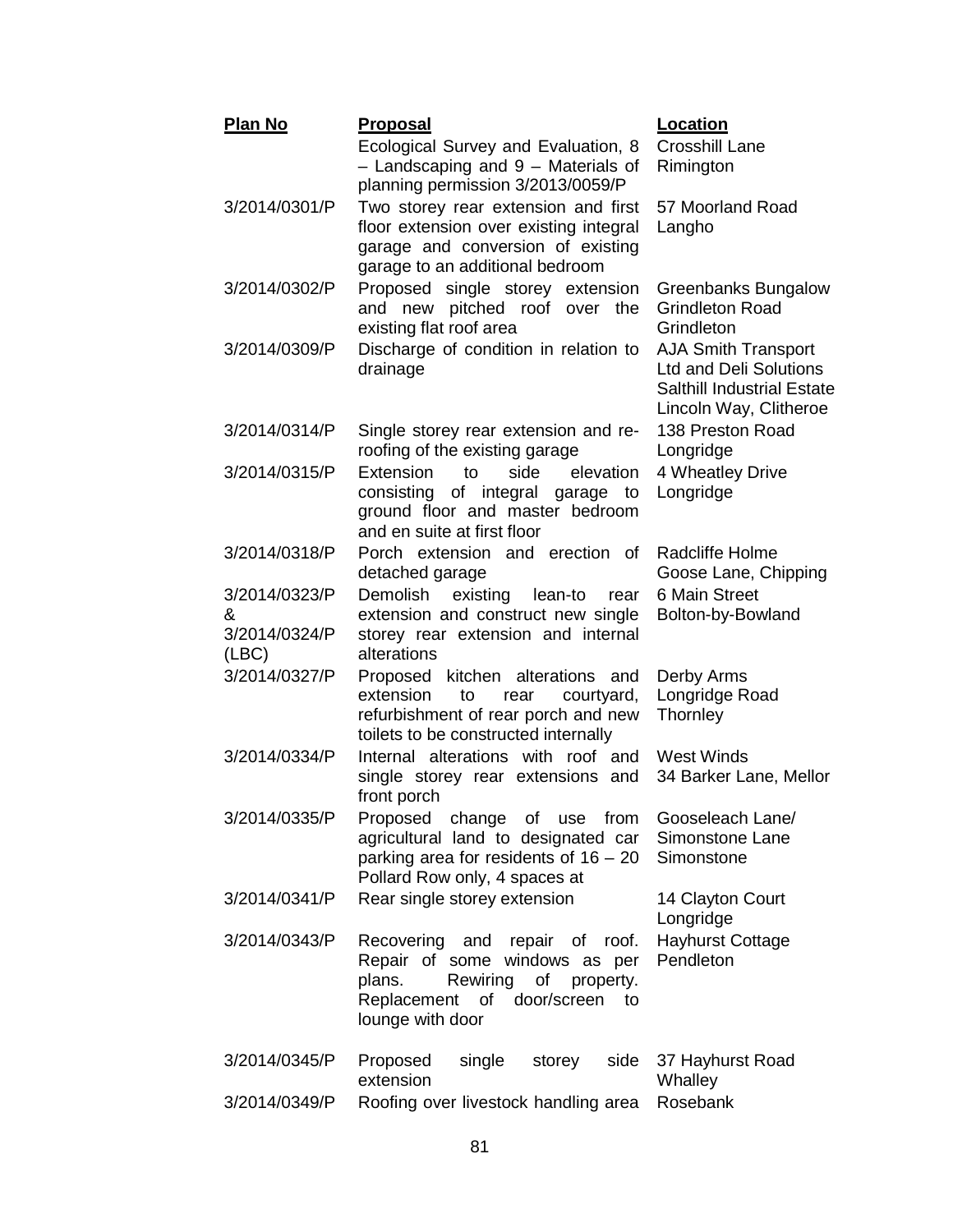| <b>Plan No</b> | <b>Proposal</b>                                                                                                                                  | Location                                                  |
|----------------|--------------------------------------------------------------------------------------------------------------------------------------------------|-----------------------------------------------------------|
|                | on Field adjacent                                                                                                                                | Lambing Clough Lane<br><b>Hurst Green</b>                 |
| 3/2014/0350/P  | Single storey side extension                                                                                                                     | White Carr Lodge<br><b>Dilworth Bottoms</b><br>Ribchester |
| 3/2014/0383/P  | Non material amendment to planning<br>3/2011/0909/P.<br>permission<br>Amendments – original plan stone to<br>window cill height amended to stone | 22 Waddow Grove<br>Waddington                             |

to DPC height; original slate roofing amended to slate effect (tile); and relocation of rear door and window

on east elevation

## 129 APPLICATIONS REFUSED

| <u>Plan No</u><br>3/2013/0194/P | <u>Proposal</u><br>Application<br>to<br>discharge<br>the<br>unilateral<br>obligation dated<br>23 April 2003 on<br>planning<br>permission<br>3/2003/0016/P | <b>Location</b><br>Old House Barn<br>Gisburn Road<br>Sawley | <b>Reasons for Refusal</b><br>G5, H2, DMG2, DMH3<br><b>NPPF</b><br>and<br>unsustainable<br>development<br>of<br>no.<br>benefit to the local rural<br>economy. |
|---------------------------------|-----------------------------------------------------------------------------------------------------------------------------------------------------------|-------------------------------------------------------------|---------------------------------------------------------------------------------------------------------------------------------------------------------------|
| 3/2014/0303/P                   | Two storey rear<br>extension                                                                                                                              | Fleming<br>3<br>Square<br>Longridge                         | G1, H10, SPG/ DMG1,<br>DMH5 - overbearing,<br>oppressive,<br>overshadowing<br>detrimental<br>to<br>residential amenity.                                       |
|                                 |                                                                                                                                                           |                                                             | G1, ENV16, Longridge<br>CAA/ DMG1, DME4 -<br>subservient<br>not<br>to<br><b>Building of Townscape</b><br>Merit<br>adversely<br>affecting character.           |
| 3/2014/0310/P                   | Renovation/conv<br>ersion of former<br>storey<br>two                                                                                                      | The<br>Old<br>Workshop<br><b>Grindleton Brow</b>            | $G1$ , DMG1 - highway<br>safety.                                                                                                                              |
| Cont/<br>Cont                   | workshop<br>and<br>lean-to<br>outbuilding,<br>to                                                                                                          | Grindleton                                                  | G1, H16, DMH4 - lack<br>of structural survey.                                                                                                                 |
|                                 | create<br>family<br>dwelling<br>with<br>enclosed<br>yard                                                                                                  |                                                             | ENV <sub>1</sub> ,<br>H <sub>17</sub> ,<br>G1,<br>DMG1,<br>EN2,<br>DME <sub>2</sub> ,<br>DMH4<br>design                                                       |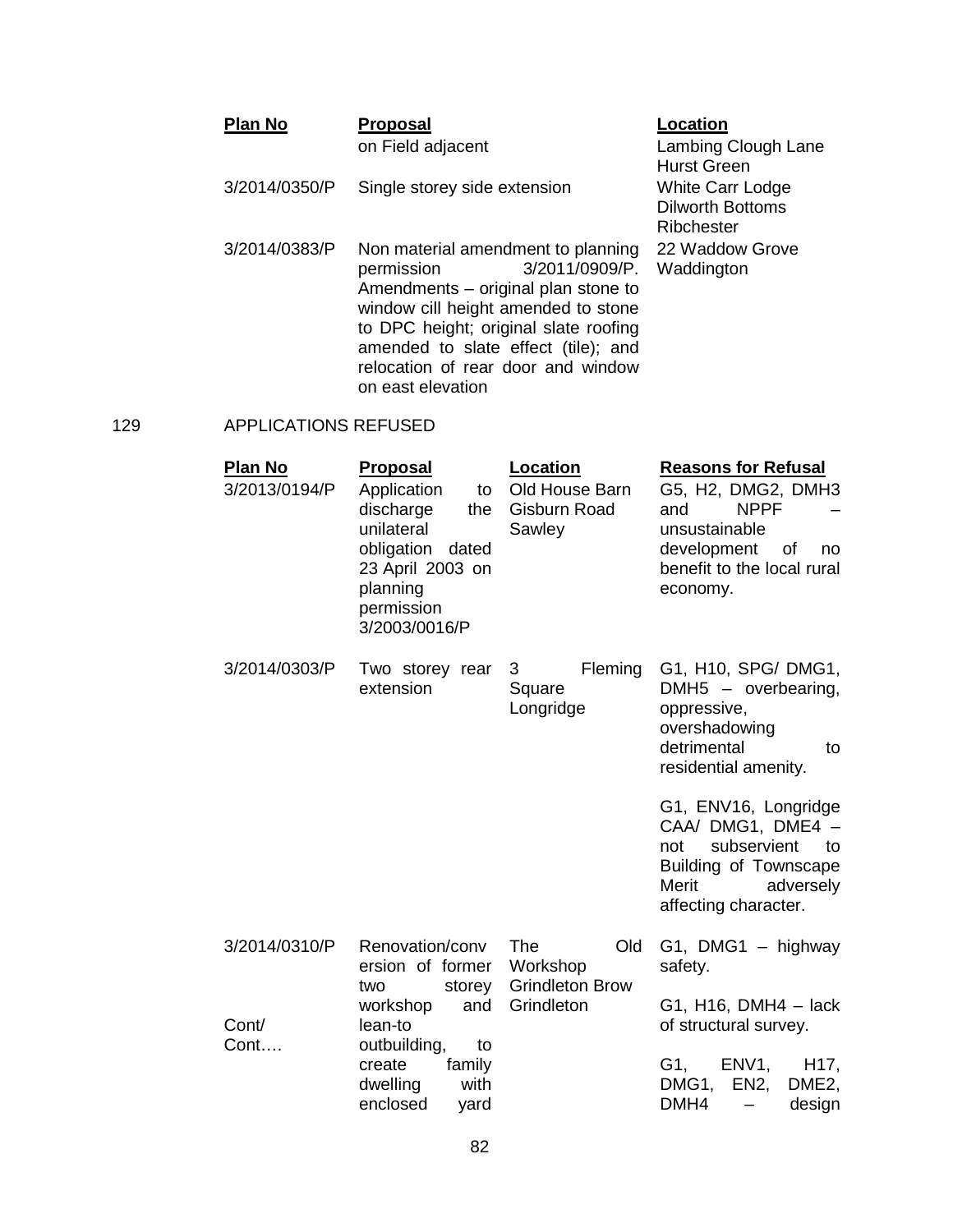| <b>Plan No</b> | <u>Proposal</u><br>area to the side                          | Location                            | <b>Reasons for Refusal</b><br>detracting from intrinsic<br>character of building.                                                                                                                                                                                                                                                                                                                                                                                                                                                                                    |
|----------------|--------------------------------------------------------------|-------------------------------------|----------------------------------------------------------------------------------------------------------------------------------------------------------------------------------------------------------------------------------------------------------------------------------------------------------------------------------------------------------------------------------------------------------------------------------------------------------------------------------------------------------------------------------------------------------------------|
| 3/2014/0319/P  | <b>Three</b><br>bed<br>dwelling at land<br>to the north east | <b>Whitehall Lane</b><br>Grindleton | Policies G5 and H2 of<br>the DWLP and<br>Key<br>DS <sub>1</sub><br>and<br>Statement<br><b>Policies</b><br>DMG <sub>2</sub><br>and<br>DMH <sub>3</sub><br><b>of</b><br>the<br>Core<br>Strategy<br>Proposed<br>Modifications<br>Main<br>(May 2014) - Creation<br>of a new dwelling in the<br>countryside<br>open<br>sufficient<br>without<br>justification<br>causing<br>the<br>harm<br>to<br>Development Strategy<br>leading<br>to<br>unsustainable<br>development.<br>Policies G1, ENV1, Key<br>Statement EN2<br>and<br>Policies DMG1, DME2<br>- Location and design |
|                |                                                              |                                     | of the dwelling would<br>cause visual harm to<br>AONB.                                                                                                                                                                                                                                                                                                                                                                                                                                                                                                               |
|                |                                                              |                                     | G1,<br><b>Policies</b><br>ENV <sub>1</sub> ,<br>ENV <sub>13</sub><br>and<br>Key<br><b>Statement</b><br>EN <sub>2</sub> ,<br>Policies DMG1, DME1,<br>DME <sub>2</sub><br>Inadequate<br>$\sim$ $-$<br>information re impact<br>visual<br>amenity,<br>on<br>arboriculture<br>and<br>detailed<br>elements<br>of<br>design to adequately<br>assess its impacts.                                                                                                                                                                                                           |
|                |                                                              |                                     | Create<br>harmful<br>a<br>precedent.                                                                                                                                                                                                                                                                                                                                                                                                                                                                                                                                 |
| 3/2014/0325/P  | Proposed<br>erection of<br>storey<br>rear<br>extension       | 34 Wilson Street<br>two Clitheroe   | G1, H10, SPG/ DMG1<br>DMH <sub>5</sub><br>and<br>overbearing<br>and<br>oppressive,                                                                                                                                                                                                                                                                                                                                                                                                                                                                                   |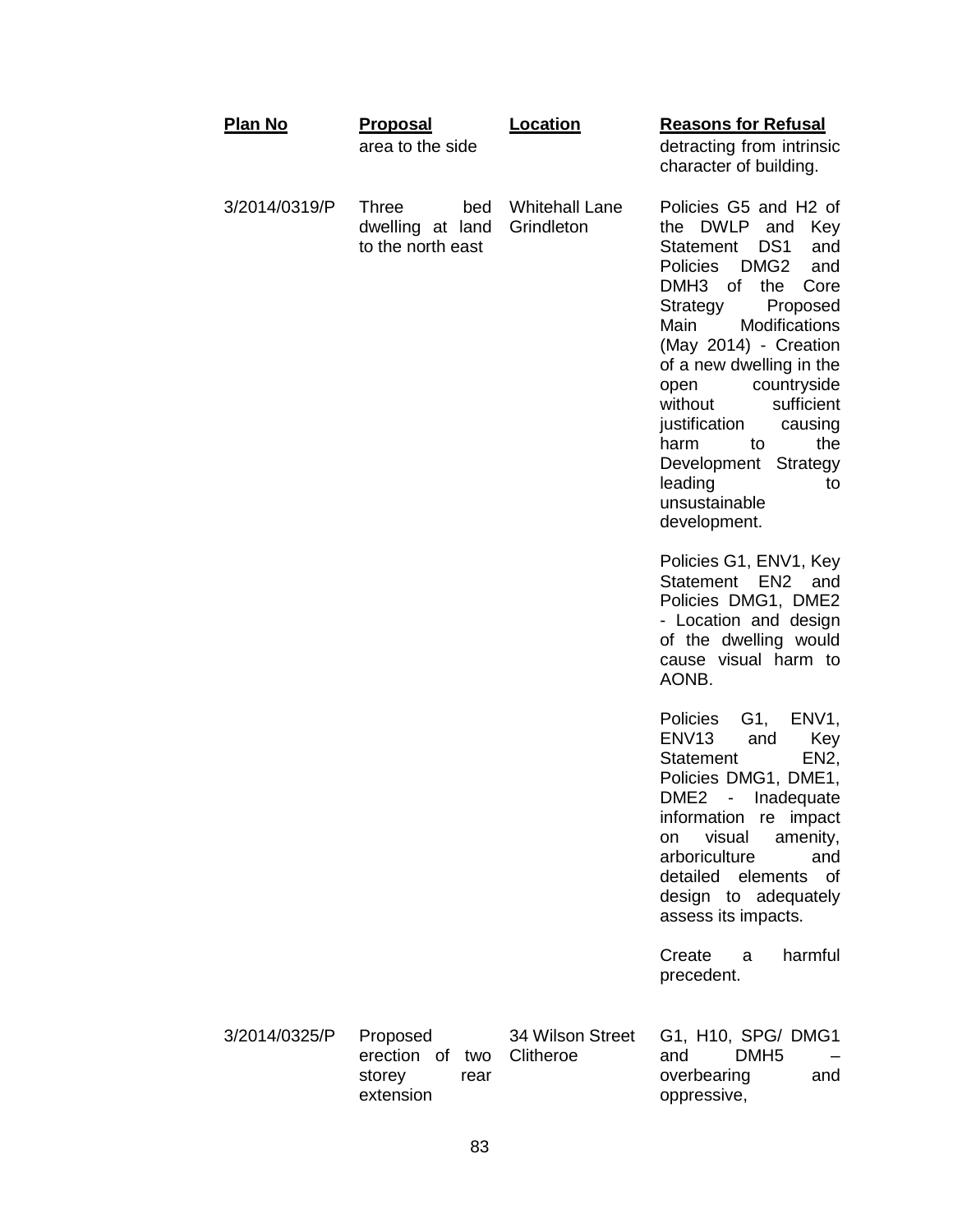| Plan No       | <b>Proposal</b>                                                                                                                                                                         | Location                                                              | <b>Reasons for Refusal</b><br>overshadowing<br>habitable rooms of no.<br>36 Wilson Street.                                                                                                                                |
|---------------|-----------------------------------------------------------------------------------------------------------------------------------------------------------------------------------------|-----------------------------------------------------------------------|---------------------------------------------------------------------------------------------------------------------------------------------------------------------------------------------------------------------------|
| 3/2014/0336/P | Advertisement<br>consent<br>application for a<br>non-illuminated<br>plastic<br>coated<br>aluminium<br>sign<br>height<br>1.9m x<br>1.3m wide, pole<br>mounted 0.13m<br>from ground level | Littletown Lakes<br>Littletown Farm<br><b>Bedlam Road</b><br>Thornley | Policies G1, ENV1,<br>DMG1 and DME2 - the<br>sign is unnecessarily<br>large to the detriment<br>of the visual amenities<br>of the AONB and would<br>obstruct sight lines to<br>detriment<br>the.<br>Ωf<br>highway safety. |
| 3/2014/0342/P | The increase in<br>height of garden<br>wall<br>adjacent<br>Road<br>Primrose<br>by one<br>course<br>and the fitting of<br>a gate                                                         | Primrose<br>11<br>Road<br>Clitheroe                                   | G1<br>DMG <sub>1</sub><br>and<br>Detrimental to highway<br>safety.                                                                                                                                                        |

130 TOWN AND COUNTRY PLANNING (GENERAL PERMITTED DEVELOPMENT) ORDER 1995, PART 11 DEVELOPMENT UNDER LOCAL OR PRIVATE ACTS OR ORDERS

| Plan No | <b>Proposal</b>                                                                                             | Location  |
|---------|-------------------------------------------------------------------------------------------------------------|-----------|
|         | 3/2014/0346/P Prior notification of proposed adjacent<br>reconstruction of Railway Bridge Chatburn<br>DJH76 | A59<br>to |

131 TOWN AND COUNTRY PLANNING (GENERAL PERMITTED DEVELOPMENT) ORDER 1995 PARTS 6 & 7 PRIOR NOTIFICATION OF AGRICULTURAL AND FORESTRY BUILDINGS AND ROADS PRIOR APPROVAL REQUIRED

| Plan No       | <b>Proposal</b>                        | Location                              |
|---------------|----------------------------------------|---------------------------------------|
| 3/2014/0332/P | Prior notification of proposed steel   | Higher<br>Hodgefield                  |
|               | framed building length 30m by          | House                                 |
|               | height to eaves 3m x breadth 10m x     | <b>Whalley Old Road</b>               |
|               | height to ridge 4.5m as a              | <b>Billington</b>                     |
|               | replacement of original timber frame   |                                       |
|               | building for storage of farm           |                                       |
|               | machinery and dry fodder               |                                       |
| 3/2014/0375/P | Prior notification of<br>proposed Land | adjacent<br>to                        |
|               | agricultural                           | building length Radcliffe Farm, Lower |
|               | 18.290m, height to eaves 4.736m,       | Road, Longridge                       |
|               | breadth 12.192m and height to          |                                       |
|               | ridge 6.722m                           |                                       |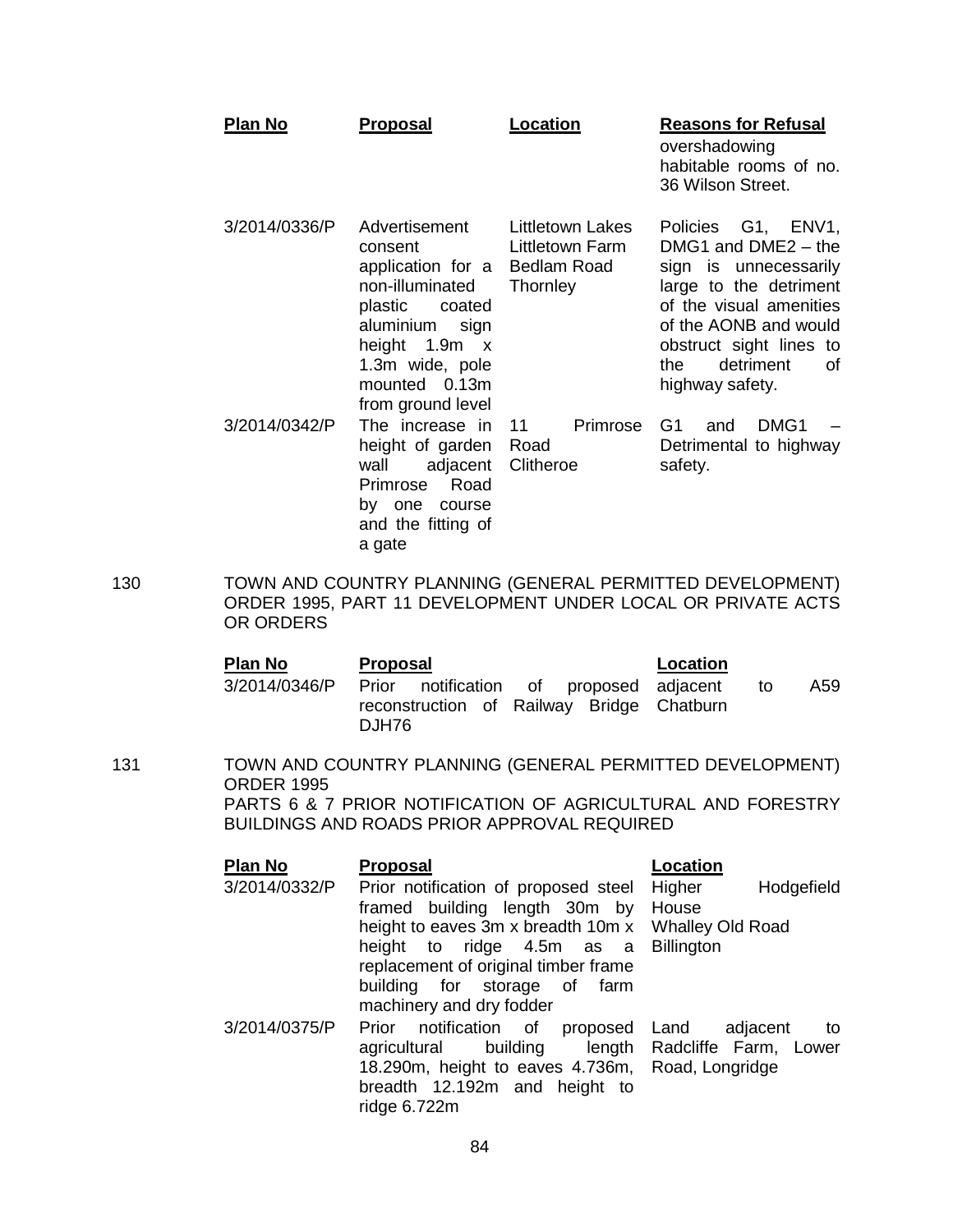132 TOWN AND COUNTRY PLANNING (GENERAL PERMITTED DEVELOPMENT) ORDER 1995 PARTS 6 & 7 PRIOR NOTIFICATION OF AGRICULTURAL AND FORESTRY BUILDINGS AND ROADS PRIOR APPROVAL **NOT** REQUIRED

| <b>Plan No</b> | <b>Proposal</b>                            |     | Location                                          |
|----------------|--------------------------------------------|-----|---------------------------------------------------|
| 3/2013/0573/P  | Application                                | For | prior Fishes and Peggy Hill                       |
|                | notification/approval for change of Farm   |     |                                                   |
|                |                                            |     | use of the barn at Fishes and Peggy Henthorn Road |
|                | Hill Farm from B1 (Office) to C3 Clitheroe |     |                                                   |
|                | (Residential Dwellinghouse)                |     |                                                   |

### 133 APPLICATIONS WITHDRAWN

| Plan No       | <b>Proposal</b>                                                                                                                                                                                            | Location                                                                  |
|---------------|------------------------------------------------------------------------------------------------------------------------------------------------------------------------------------------------------------|---------------------------------------------------------------------------|
| 3/2014/0138/P | Outline application for the erection of<br>four detached dwellings                                                                                                                                         | Land at Bentlea Road<br>Gisburn                                           |
| 3/2014/0329/P | of three<br>Erection<br>detached<br>dwellings, detached garage/car port<br>and access drive                                                                                                                | Land at Old Hive<br>Chipping                                              |
| 3/2014/0406/P | Change of use from office to Field Barn<br>residential use with associated<br>internal and external alterations<br>including single storey extension and<br>proposed extension of residential<br>curtilage | Old Langho Road<br>Old Langho                                             |
| 3/2014/0433/P | Change of use of agricultural<br>building to a dwellinghouse                                                                                                                                               | Lanshaw Barn<br>Woodhouse<br>Higher<br>Lane<br>Slaidburn                  |
| 3/2014/0440/P | Change of use of agricultural<br>building to a dwelling house                                                                                                                                              | Land<br>adjacent<br><b>Countess Hey Farm</b><br>Elmridge Lane<br>Chipping |

## 134 APPLICATIONS TO BE DETERMINED BY LANCASHIRE COUNTY COUNCIL

| <b>Plan No</b> | <b>Proposal</b>                          | <b>Location</b>                 |
|----------------|------------------------------------------|---------------------------------|
| 3/2014/0380/P  | Observations<br>on                       | application St Wilfrid's School |
|                | LCC/2014/0060 - provision of a Longridge |                                 |
|                | nursery block. The proposal              |                                 |
|                | includes the erection of a temporary     |                                 |
| Cont/          | building to accommodate the              |                                 |
| Cont           | nursery that operates from within the    |                                 |
|                | school. Due to the increase in pupil     |                                 |
|                | numbers, the school wish to free up      |                                 |
|                | the room within the school building      |                                 |

## 135 SECTION 106 APPLICATIONS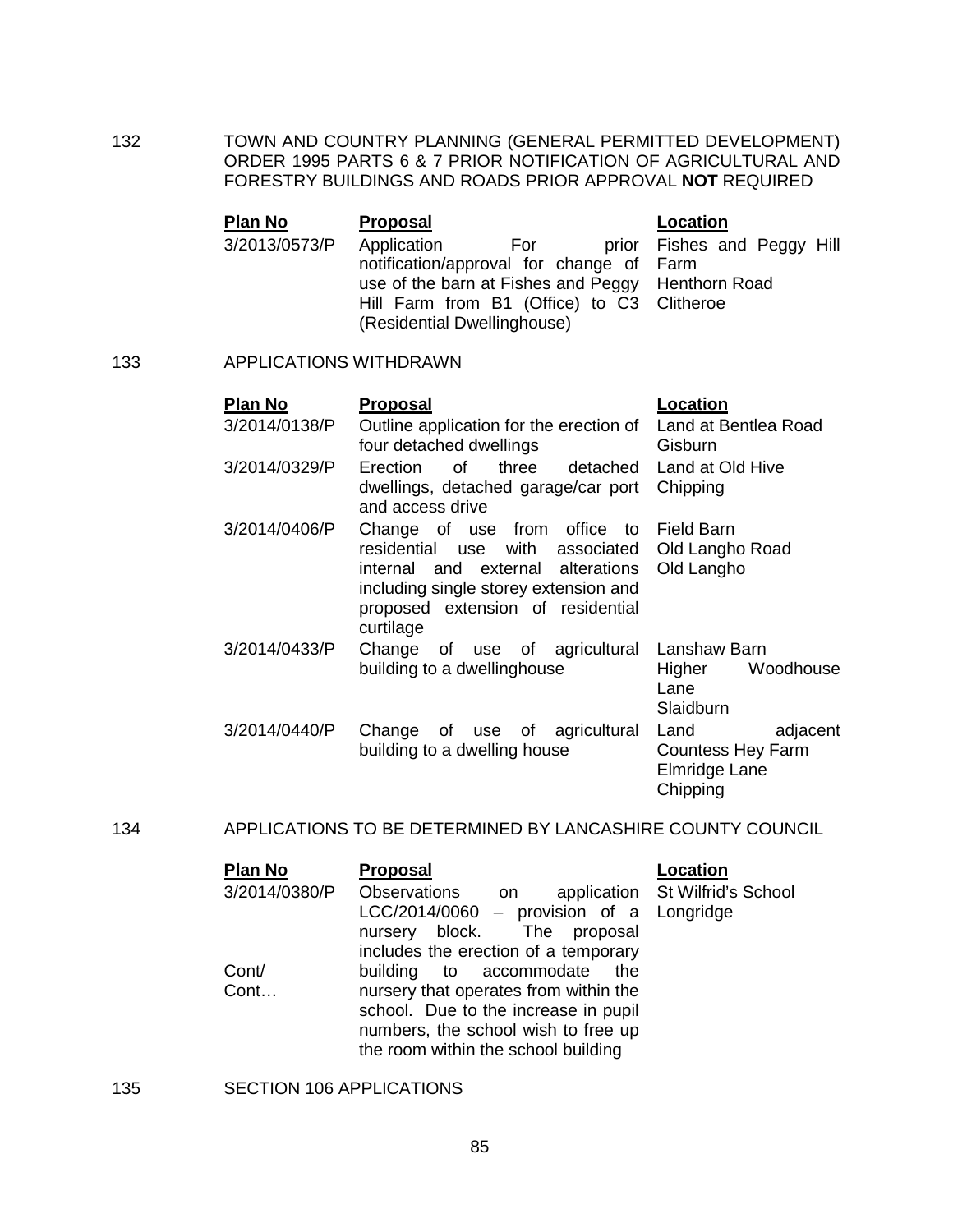| <b>Plan No</b>     | Location                                                       |                             | Date to<br><b>Committee</b> | <b>Number</b><br><u>of</u><br><b>Dwellings</b>                   | <b>Progress</b>                                             |                                                |
|--------------------|----------------------------------------------------------------|-----------------------------|-----------------------------|------------------------------------------------------------------|-------------------------------------------------------------|------------------------------------------------|
| 3/2012/0785        | <b>Clitheroe Hospital</b><br><b>Chatburn Road</b><br>Clitheroe |                             | 6/12/12                     | 57                                                               |                                                             | <b>With Applicants Solicitor</b>               |
| 3/2013/0737        | Hansons Garden Centre<br><b>Whalley Road, Barrow</b>           |                             | 13/2/14                     | 43                                                               |                                                             | <b>With Applicants Solicitor</b>               |
| 3/2013/0771        | Land off Middle Lodge<br>Road, Barrow                          |                             | 13/2/14                     | 102                                                              | for signature                                               | With Applicants Solicitor                      |
| 3/2014/0981        | Land at Chatburn Road<br>Clitheroe                             |                             | 13/2/14                     | 23                                                               | With Agent                                                  |                                                |
| 3/2013/0440        | Land R/O Pendle Street<br>East, Sabden                         |                             | 10/4/14                     | 17                                                               | With Legal                                                  |                                                |
| <b>Non Housing</b> |                                                                |                             |                             |                                                                  |                                                             |                                                |
| 3/2011/0649P       | Calder Vale Park<br>Simonstone                                 |                             | 15/3/12                     |                                                                  | Subject<br>procedures,<br>received<br>Lancashire<br>Council | departure<br>to<br>draft 106<br>from<br>County |
| <b>Plan No</b>     | Location                                                       | Date to<br><b>Committee</b> |                             | <b>Time from</b><br><b>First Going to</b><br><b>Committee to</b> | <b>Number</b><br><u>of</u><br><b>Dwellings</b>              | <b>Progress</b>                                |
| 3/2013/0691        | Elmridge Farm<br>.                                             | 13/2/14                     |                             | <b>Decision</b><br>15 weeks                                      | 4                                                           | Decision                                       |

Elmridge Lane Chipping

## 136 APPEALS UPDATE

| <b>Application</b><br>$\underline{\mathsf{No}}$ | <b>Date</b><br><b>Received</b> | <b>Applicant</b><br><b>Proposal/Site</b> | <b>Type of</b><br><b>Appeal</b> | Date of<br>Inquiry/Hearing | <b>Progress</b>             |
|-------------------------------------------------|--------------------------------|------------------------------------------|---------------------------------|----------------------------|-----------------------------|
| 3/2013/0378                                     | 09/12/13                       | 3<br>$\mathcal{P}$<br>and                | <b>WR</b>                       |                            | Appeal dismissed            |
| R                                               |                                | Greendale<br>View,                       |                                 |                            | 16/05/14                    |
|                                                 |                                | Grindleton                               |                                 |                            |                             |
| 3/2013/0578                                     | 06/02/14                       | Wolfen Hall                              | LВ                              |                            | Awaiting decision           |
| R                                               |                                | Chipping                                 |                                 |                            |                             |
| 3/2013/0848                                     | 20/02/14                       | 7 Church<br>Close                        | <b>WR</b>                       |                            | Awaiting decision           |
| Condition                                       |                                | Mellor                                   |                                 |                            |                             |
| 3/2013/0201                                     | 14/04/14                       | 129<br>Whalley                           | HH                              |                            | Appeal dismissed            |
| R                                               |                                | Road                                     |                                 |                            | 23/05/14                    |
|                                                 |                                | Sabden                                   |                                 |                            |                             |
| 3/2014/0064<br>R                                | 16/04/14                       | 14 Green Park<br>Whalley                 | HН                              |                            | Awaiting decision           |
| 3/2013/1060                                     | 23/04/14                       | 70a<br>Downham                           | HH                              |                            | Awaiting decision           |
| R                                               |                                | Road Chatburn                            |                                 |                            |                             |
| 3/2013/0445<br>R                                | 29/04/14                       | Higher<br><b>Flass</b><br>Farm           | Hearing                         |                            | Awaiting<br>hearing<br>date |